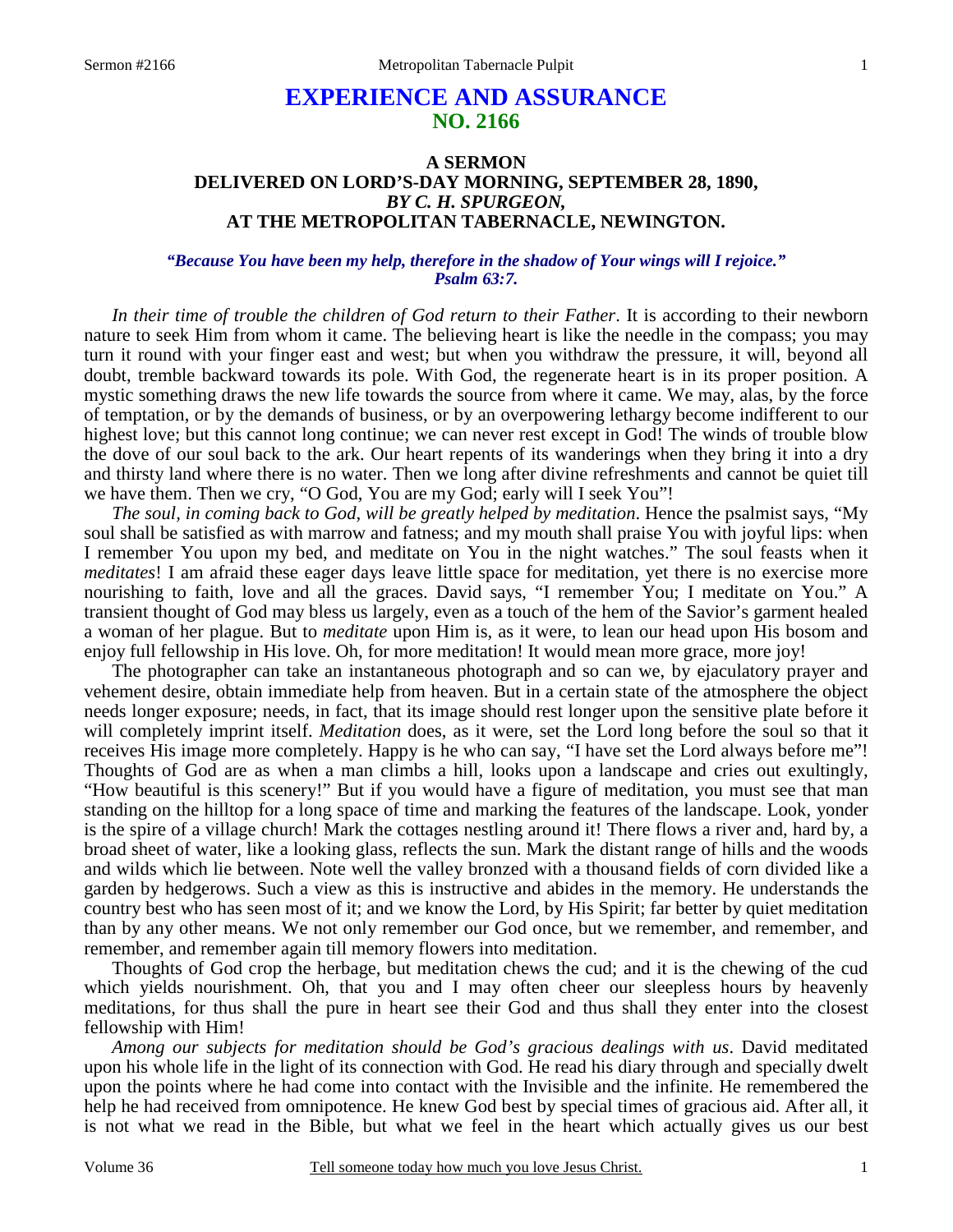acquaintance with God. A hundred biographies of other men will not make so much impression upon us as the knowing of God in our own personal experience. If we can say of Him, "You have been my help," we shall meditate upon Him to good purpose.

 Once more; *when the heart comes back to God*, riding in the golden chariot of meditation, *the natural instinct is to speak to Him*. Hence my text is not only the Word of God, but a word *with* God! The psalmist does not direct the words of the text to us, but to God Himself; "Because You have been my help, therefore in the shadow of Your wings will I rejoice." Beloved, it is a delightful thing to converse with God! Do you indulge this habit? If the Lord is your Father, should you not, as a child, speak with Him every day? If you are married to Christ, should not the spouse speak with her Wellbeloved? It would be very strange if she did not! Private devotion ought to be a dialogue between the soul and God; by the Scripture the Lord speaks to us; and by prayer we speak to Him. Sometimes, you know, in conversation with a friend, you have not much to say. Very well. You listen while your friend speaks. When prayer is not urgent, read your Bible and hear what God, the Lord, shall speak. And when you have heard His voice you will usually find it in your heart to pray to Him. If the prayer is soon over, because you have expressed all your thoughts, then let the Lord speak again and you listen diligently. But do speak to the Lord! Realize His presence and then speak to Him as a man speaks with his friend. God has no dumb children, but He has some who hold their tongues to a fault when they are with Him. I fear that these same people use their tongues to a fault when they are away from Him. O brothers and sisters, speak with God! This is the noblest use of speech. If half our talk with men were silenced, and our talks with God were multiplied 10 times, it would be well. May I ask a question of every professing Christian? Have you spoken with God this morning? Do you allow a day to pass without conversation with God? Can it be right for us to treat the Lord with mute indifference? No! Let us often turn our hearts and our lips heavenward and say, "Thus will I bless You while I live: I will lift up my hands in Your name." Does not our Lord love to hear us speak? Listen to His loving appeal in the sacred Canticle; "O My doves, that are in the clefts of the rock, in the secret places of the stairs, let Me see your countenance, let Me hear your voice; for sweet is your voice and your countenance is comely."

 With this as a preface, I now invite you to the text itself, which is a stanza of David's song unto the Lord. "Because You have been my help"; This is *experience*. "Therefore in the shadow of Your wings will I rejoice"; this is *expectation*, or, viewing it in a still brighter light, "I will rejoice"; this is *assurance*. Here are three subjects to dwell upon. God help us to climb these three rounds of the ladder of light; experience, expectation, full assurance! If we stop at the top when we get there it may not be amiss. But if we have to begin again, let us rehearse matters in the same order; more experience, clearer expectation and fuller assurance.

**I.** First, then, EXPERIENCE; "You have been my help." Experience is the child of faith and, strange to say, experience is the nurse of faith. No man can expect to experience the fulfillment of the promise till he believes the promise. But they believe the promise best who have had most experience of God's faithfulness.

 *David had experienced divine help*. He distinctly traced many of his deliverances to divine help. He says, "You have been my help." David did not ascribe his success in life to a powerful patron for he had none. I have heard men sigh for the bondage of patronage. One has cried, "If I were taken up by some great man, I should succeed in life." David had no patronage; on the contrary, he encountered strong opposition. His brothers pushed him into the rear and even his father kept him minding the sheep. In later life Jonathan was his friend, but he was not his patron for that generous prince always felt that David was his superior. If you have God for your friend, you need not cringe before great men, for you shall joyfully say unto the Lord, "You have been my help." Cursed is he that trusts in man and makes flesh his arm. But blessed is he that trusts in the Lord and whose hope is the Lord.

 Neither does David ascribe his success in life to *himself*. There is no doubt that he was a man of genius, cast in a poetic mold and it is also clear that he was a valiant man, born for deeds of daring and high enterprise. He was also a man of judgment and counsel and as apt for government in peace as in war. With all his faults, there is no more royal character upon the pages of Scripture than David, King of Israel. But he does not sacrifice to his own sword, or magnify his own bow. We read no word of his about his being a self-made man. No, rather, he sings, "It is God that subdues the people under me." brethren, have there not been instances in your lives in which the Lord has evidently interposed to help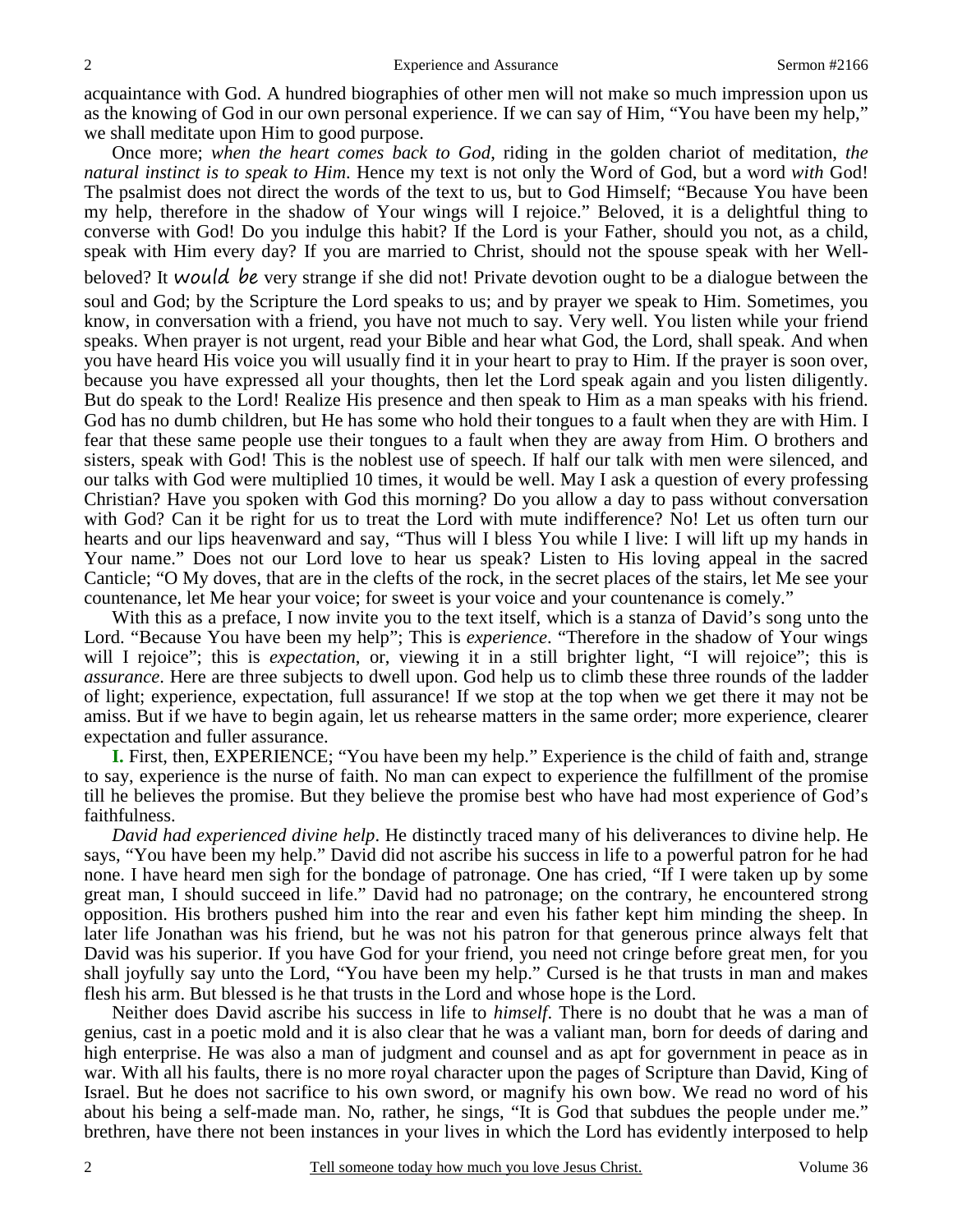you? I can see His hand clearly in places wherein no other help would have been sufficient. If anyone had to sketch my life, he could not do it fully unless I were, from my own secret thoughts, to supply certain gaps. Without God the believer's life is inexplicable. The Romans used to speak of *Deus ex machinus,* God appearing in an unexpected manner in the midst of a history to rescue the hero and change the scene. This is no figure of speech in the life of faith. Every now and then we have witnessed a distinct interposition; a stretching out of the divine hand; an inroad of the supernatural. To us has it been true, "He bowed the heavens also, and came down." Others might think our experience fanatical if we were to tell it as we see it, but this we cannot help. To us it has been a real manifestation of the divine thoughtfulness on our behalf. Looking back upon our lives we cannot help saying deliberately and as cool a statement of fact; the Lord has been our help. There, and there, and there we mark certain turning points in our life which cannot be accounted for to our own minds on any other theory than that here the Creator came into contact with His creature; the Redeemer stooped over His redeemed and the Comforter worked upon the soul which He indwelt. Yes, "O triune Jehovah, You have been my help!" David felt it was so and he avowed it without hesitation.

 Furthermore, these words imply that *David had often experienced this help*. He does not make this statement in reference to one solitary incident in his life, or he would have said, "You were once my help." He sees a continuity in the lovingkindness of the Lord his God. He means, "You have all along been my help." When he was a youth and kept his father's flock, there came a lion and took a lamb out of his flock; and he, with dauntless courage; rushed upon the monster and saved the lamb from between his jaws. Another day a bear pounced on one of his helpless charge and the brave youth killed it. God helped him in those days of solitude in the wilderness. None saw his daring deeds, but he communed with God and worked bravely, so as to prepare himself to be the shepherd and deliverer of the Lord's own flock. In his early youth the Lord was his strength and his song.

 Soon he was taken away from solitude and introduced into public life and the Lord was his help. He had a strange introduction to the world. I might almost say that he was slung out into public life like a stone from his own sling. A gigantic Philistine stalked before the hosts of Israel, defying the servants of God to single conflict. Young David undertook to answer the champion's defiance and then was fulfilled his brave words to King Saul, "Your servant slew both the lion and the bear and this uncircumcised Philistine shall be as one of them." He ran to him in the name of the Lord Jehovah, the God of Israel, whom he had defied and presently he returned to Saul bearing the braggart's gory head. "Because You have been my help," was David's way of accounting for his slaying the lion, the bear and the giant.

 In later life David had to attend in the court of envious Saul and he behaved himself wisely. He would confess to the Lord the reason for his wise behavior in these words, "Because You have been my help." Put upon difficult enterprises, he achieved them. Jealously envied by the king, he gave him no ground for a charge, for God was his help. Driven at length into exile, to become the leader of a band of men hunted like a partridge upon the mountains, his life was still preserved; the Lord was his help. While yet a wanderer, he met with a great heart-breaking trouble. While he had been away from Ziklag, where his men were in residence, a band of marauders came upon the city, took the women and children captive and burned the city with fire. When he and his band came back to the place, each man had to grieve over his ruined home, stolen substance and wife and family carried off. The rough men spoke of stoning David, for their hearts were bitter with a great sorrow. Then we read that, "David encouraged himself in the Lord his God," and very soon his mourning was turned into dancing; the captives were recovered, the spoil was reclaimed and the men-at-arms were glad. Truly David could say, "You have been my help."

3 I cannot go through all the life of David, but I hope you are familiar with it. In doing his duty as patriot and king, God was his help and enabled him to walk uprightly in his government. In his sufferings the Lord was his help and enabled him to be calm and brave. In the time of danger God was his help and kept him from the hand of the enemy. And now, in this psalm, though David is in the wilderness of Judah and probably hunted by his own son, yet he sings unto the Lord, "You have been my help." Beloved friends, I do not want you to stop with David any longer. I beg you, now, to come nearer home and review your *own* lives. I cannot, of course, give a sketch of the histories of all here assembled, but many of them will run on this wise; as a believer in the Lord Jesus Christ, your life was a hard fight in the beginning and many a time you were ready to perish. Perhaps you began very low down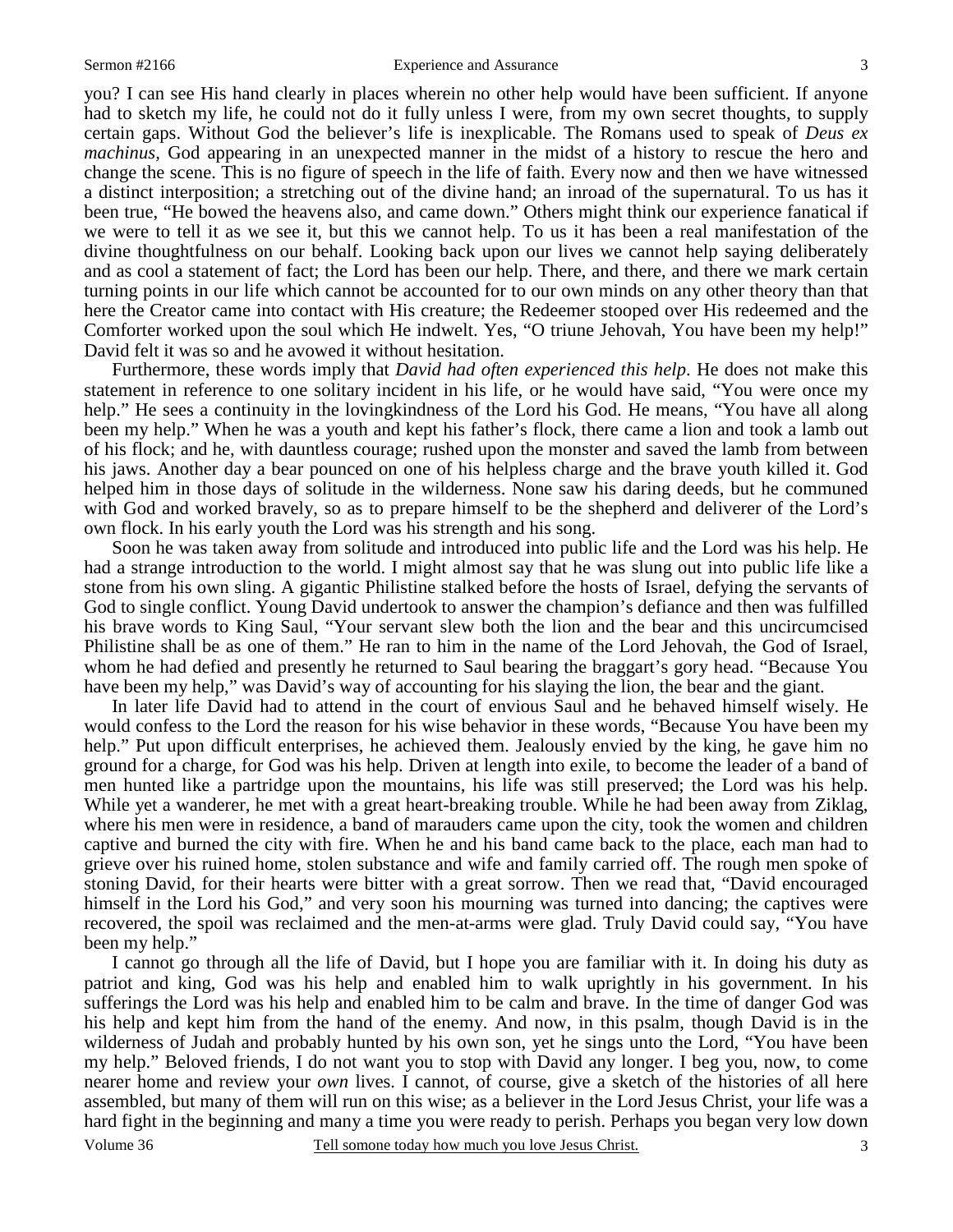in the scale and when you were about to rise, misfortune dragged you down. Many things were against you, but the Lord was your help. In your own person you have suffered sickness, but when you have tossed upon the bed, in great anguish, God has been your help. You have experienced trial in your family. There are graves in the cemetery which you will never forget. Half your heart lies buried beneath the sod. Yet the Lord has been your help. When you hoped, by industry, to succeed, the times suddenly turned and swept away your gains. It seemed as if you could not prosper. You can say today, "I was brought low and the Lord helped me." You are not in the workhouse. You have not been through the bankruptcy court. You still find that promise true, "Your bread shall be given you and your waters shall be sure." You joyfully say this day, "O Lord, You have been my help." As for me, the very spot on which I stand bears witness to the loving kindnesses of the Lord. On this platform I have endured deep distress of mind while preaching to you and I have feared lest I should not be able to speak aright in the name of the Lord. But now, concerning these 37 years of my ministry, I joyfully say, "You have been my help." Most of you, in your various walks of life, will have had occasion, again and again, to bless the Lord who has been your help.

*These helps rendered to David had been very choice ones*. He had often been helped in special ways. God had taken great care of him. He was the favorite of providence and the darling of heaven. Has it not been so with some of you? Have you not enjoyed choice morsels of experience? Are there not incidents in your life which you could scarcely tell lest the hearer should smile at your credulity and you should be found casting pearls before swine? To some of us, most special mercies have been vouchsafed and we have treasured them as choice things. I was rather astonished to learn that in the Hebrew the help is expressed by much the same word which is used in Genesis to describe the position of woman to man. God made Eve to be a helpmeet for Adam and here the Almighty God has been to us as suitable a help as the helpmeet He made for man! Some of us have a dear one who has been our best earthly help and that in the best and happiest manner conceivable; a help exactly answering to our heart's needs. David had found in his God a help of the kind which he needed; a help tenderly, wisely, divinely suited for his every need. The Lord had answered to His servant's needs and desires and had been his very present help, yielding wisdom for his folly and power for his weakness; and comfort for his sorrow. Wonder of wonders, that God the omnipotent and Almighty should become a help in all things meet for man! Is not this a joyous thing? Have we not found it so? Confess this tender fact to your God and rejoice every day in the quiet of your own soul, saying, "You have been my help."

*God has been to us a very timely help*. Has He not appeared in the very nick of time? Had there been another moment's delay, it had been all over with us. But in our extremity the Lord found His opportunity. How speedily He came—

> *"On cherub and on cherubim Full royally He rode And on the wings of mighty wind Came flying all abroad. And so delivered He my soul: Who is a rock but He? He lives; blessed be my Rock! My God exalted be!"*

Just when our own life ebbed out, the divine life flowed in. Just when joy died within us, hope was born and our spirit revived.

*God's help has also been continuous to us*. Though at the present moment there may seem to be a break and we are in the wilderness of Judah where the Lord is rather thirsted for than seen, yet this is only an apparent break. Beloved, up to now there has been no pause in the goodness of God to us! In the time of our darkness we could not see the link but, looking back, we can see it now. Life has been to us a continuous chain of love with every link well forged upon the anvil of power by the hammer of Wisdom. The Lord has never failed us. Did He not say, "I will never leave you, nor forsake you"? And has it not been so? Up hill and down dale, in the dark and in the light, in summer and in winter the constancy of God's help has been proved. His faithfulness is a fountain of delight to us. The Lord has always been our help!

 Observe, also, that *the Lord has granted us educative mercy*. David says, "Because You have been my *help*." He says not that He has worked everything for us, but He has set us working, also. You see, if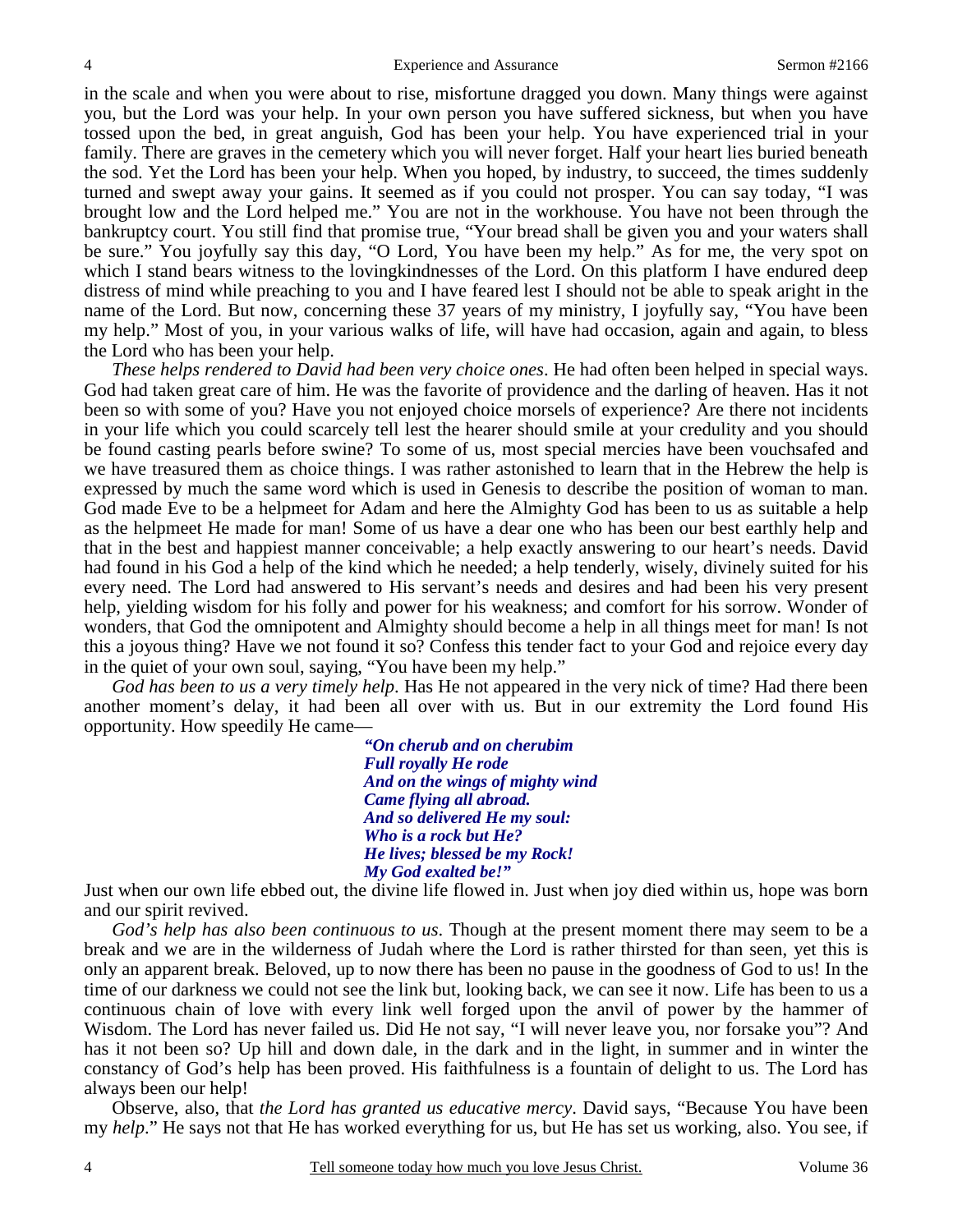you do a thing for a man, it is well. But if you help him to do it, it may be better for him, for thus he learns the way. It is true that in many deeds of divine grace, the Lord does not help; He does all the work Himself. He chose us before we chose Him and without our choice of Him He quickened us. We could not help in our own quickening. He renewed us; we could not help in our own renewal. He, by His own power, made us new creatures and changed our hearts and gave us His Holy Spirit; we could not help in this, for this must be God's own unaided work. God made the grass, the grass did not help in its own creation; but God helps the grass to grow; and the grass grows by the divine power. In the same manner, after we have come to spiritual life, then God helps us. Donne says, "God has not left me to myself. He has come to my succor. He has been my help; but then, God has not left out myself; He has been my help, but He has left something for me to do with Him and by His help." We work because He makes us work and helps us in it. We bring forth fruit as branches of the vine, but He supplies the sap, so that He says, "From Me is your fruit found." Lord, You have been my help; I began with stammering a few sentences for You; but You have opened my mouth to show forth Your praise. Did you not begin with a faint confession of Christ? And now you dare to stand in the front of the battle! The Lord has so helped you that you have been trained for the conflict; "He teaches my hands to war and my fingers to fight." Help not only promotes the work, but it blesses the man, himself, by stimulating his powers and developing them! Blessed be the name of the Lord! He has not carried us like babes, but He has taught us to walk with Him as men and we are the stronger because we can say, "You have been my help."

 I close this first head when I have noticed *the personal experience* of the text; "Because you have been *my* help." Oh, I like that word my! *My* help." If David had said, "Because you were Abraham's help," there would have been good argument in it, for the experience of another man ought to encourage our faith. Suppose he had said, "Because You were Jacob's help," or "Moses' help"? It would have been good reasoning. But, oh, it strikes more surely and comes more closely home to a man's heart when he can say, "Because You have been *my* help." An infidel once sneered at a poor woman and said, "How do you know the Bible is true?" She answered, "I have experienced the truth of it." He replied, "Your experience! That is nothing to me." "No," she said, "that is very likely. But it is everything to me." And so it is. My experience may not convince another man, but my experience has rooted, grounded and settled myself. "But," says one, "Surely, you are open to conviction?" Yes, I am always open to conviction. But there are some things upon which no man, nor angel, nor devil will ever alter my convictions already formed. There are a few things which we know; I mean things which we have *experienced*. If we have experienced the truth of them, then we are past all argument to the contrary; we are sure and certain, fixed and rooted.

 It seems to me that there are two books which a Christian man ought to study; the one is this big Book, the inspired Word of God. The other is the little book of his own life. If the believer lives long enough he will write into that little book all that there is in the great Book, only he will change the tense. When the great Book says, "I will do this, and I will do that," we shall find in the little book, "God has done so-and-so. In my own case the promise has been fulfilled." The little book will be the echo of the inspired volume, the record of the fact that the Lord has done according to His word of promise! Thus experience becomes a stay and a strength to the child of God in times of darkness or controversy. God grant that you may go on writing up your personal memoirs and thus confirming the witness of the Spirit! Are not our lives the proof of God's faithfulness? Is not this the sum and substance of them, "You have been my help"?

**II.** And now, secondly, EXPECTATION. David naturally expected that as God *had* been his help, so He *would be* his help. I like a text which has a, "because," in it followed up with a, "therefore." The text becomes a syllogism, an argument, a sure statement; *because* such-and-such a thing is fact, *therefore* such another thing must be fact. God, who *has* helped us, *will* help us. Experience becomes argument and the argument carries conviction with it.

*What we have experienced of God's goodness is a revelation of Himsel*f; God's actions are Himself in motion! If, then, we have experienced God's power, He is powerful and we know that anything is possible to Him. If I have experienced His acts of faithfulness, I conclude that He is always faithful and that He will keep His promise and His covenant and will be true to all those who trust in Him. Suppose I have watched His ways for 40 years and have found Him to be the same yesterday and today? Then I conclude that He is Immutable; the same in my age as in my youth; the same in my adversity as in my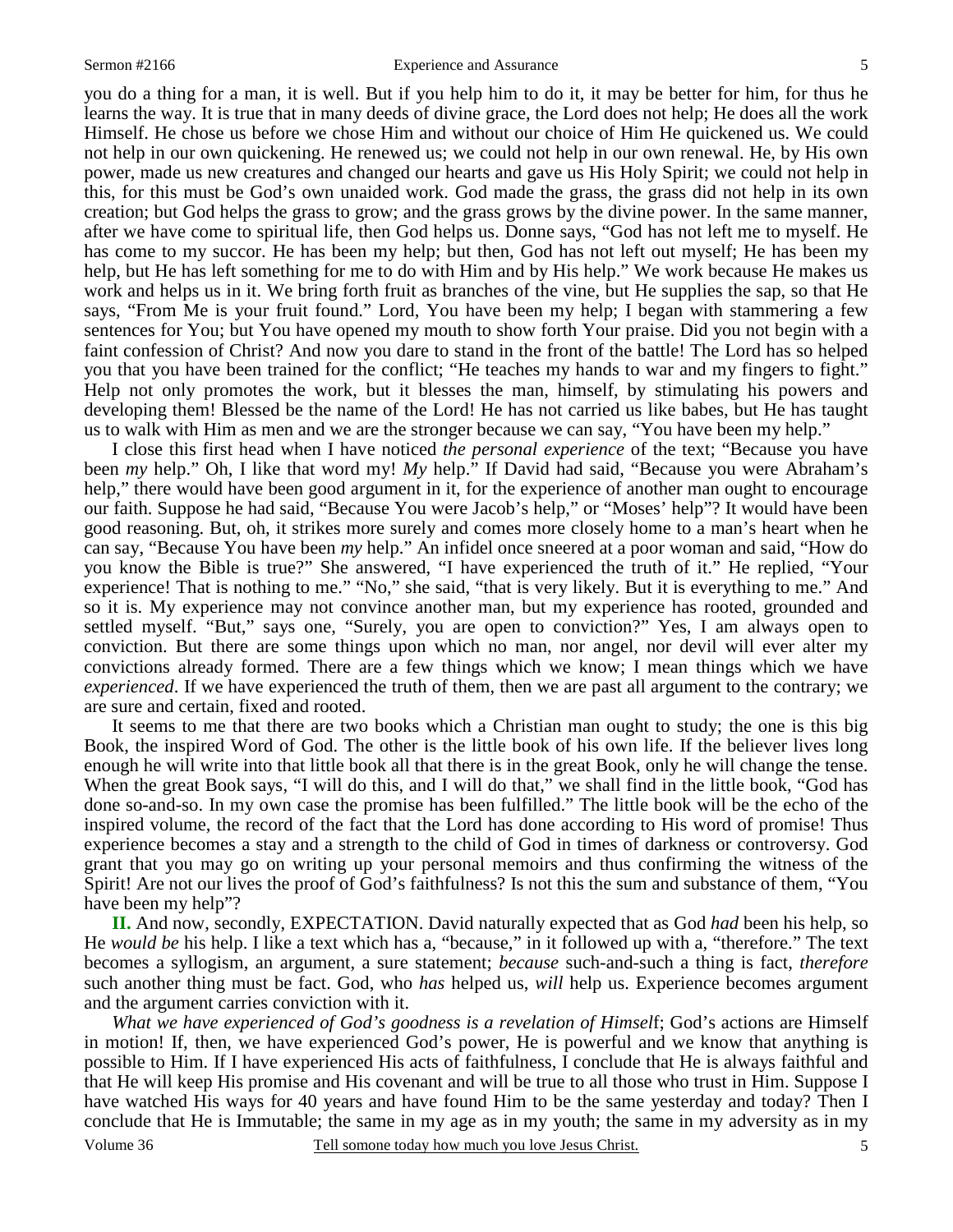prosperity. I infer from the fact that God has been good to me that He will be the same to me all my days. Very well, then. As I am the same person, at least as far as my weakness and my necessity are concerned, I will go to God in the same way. The Lord is the same God in every respect; my need is the same as ever it was; His supplies are the same as ever they were! His will to bless me is still the same and His promise to bless me is the same, for it stands guaranteed in His blessed Word. Therefore I will have the same faith and the same hope in God. Looking back and making sure that the Lord has been my help up to now, I draw the conclusion that He will be my help to the end of the chapter.

 This reasoning is good, since *you have to deal with an unchanging God*. You could not reason in that way in reference to man. No. You say, "I cannot go to my friend, Brown, for help, for I have been to him already." You do not argue that you may freely go again because you have been already. Far from it. You say, "I have received as much from him as I could reasonably expect and I must not become a burden to him." Or else it happens that your friend grows weary of you and answers you coldly; and so you feel that you can go no more to him. Earthly friends can be drawn upon so much that their generosity is exhausted and they feel that you are unreasonable in your requests. If, therefore, you have changeable man to deal with, there will be no logic in your reasoning. But when you think of Jehovah who changes not, then you may infer great things and the most severe logic will support you. He *was* my help, He *is* my help and therefore He *will be* my help, even to the end.

*This kind of argument is very sure to a man's own self* and he is the person most concerned. We know whom we have believed and we are persuaded that He will not fail us. We know what we do know and if we cannot tell it to others, we are none the less sure of it ourselves. The Lord has been our help in very remarkable ways which put His graciousness beyond a doubt. And so our expectation is large and unquestioning; we look for endless, perfect, prompt and final deliverance from all evil. There is a force about personal experience which, to the man himself, is irresistible and the conclusion that comes from it is to him as certain as the existence of God. The hammer of Thor, which would have broken the globe, is not mightier than the argument of *personal* experience before which all difficulties of faith are dashed in pieces.

 It is clear that *this is an accumulating argument*. The young man who has known the Lord 12 months and experienced a great deliverance, is sure that the Lord is to be trusted. But when he has passed 20, 30, or 40 years of the same experience, his assurance will be doubly sure! To a believer in Christ every day teems with providences and mercies. This tree bears its fruit every month and the fruit feeds faith wondrously. Every year is crowned with the lovingkindness of the Lord and so, in old age, the faithfulness of God is a fact which is no more argued, but enjoyed! When the believer dies he has nothing to do but to die. He is assured by an argument which has grown out of 40 years' observation. He knows that God will help him, for He *has* helped him! I stood by the side of a dear old friend and fellow helper yesterday. He is in his  $92<sup>nd</sup>$  year and has taken to his bed through weakness. Instead of seeking sympathy or speaking to me in a doleful style, he pleasantly observed, "You see I am higher in the world than when you came last time, for I have left the parlor and come upstairs. Very soon I shall not be higher in the world, but higher *than* the world." He said this with that same twinkle of the eye which I have noticed in him in the days of his strength when he was equally full of grace and wit. There was no fear of death to daunt or dampen his spirit! He knew nothing of such a feeling. "Ah," he said, "Isaiah was right when he described our experience in the passage, 'They that wait upon the Lord shall renew their strength; they shall mount up with wings as eagles; they shall run and not be weary; and they shall walk and not faint.' "He begins flying, then goes to running and then to walking. But the prophet calls this *renewing* his strength. It looks like *losing* strength and speed, does it not?

 "Ah, but (he said) you know flying is not a suitable thing for daily life; it is all very well for young people, but it does not suit everyday life. Running is for another period, but it is not a practical pace for a continuance. Quietly walking with God is a safe, lasting, everyday pace. You can keep on at that as Enoch did, till you walk away with God. I have now got to my walking days," said the grand old man. Then he went on to expound the Scripture by other Scriptures. "John says, 'I write unto you, little children, because your sins are forgiven you.' That makes them mount up with eagles' wings above the guilt of sin! "To the young men he says, 'I write unto you, young men, because you have overcome the wicked one.' In that case there has been struggling and exertion, like the running without weariness. But when he gets to the fathers, he says, 'I write unto you, fathers,' not concerning a high joy, or a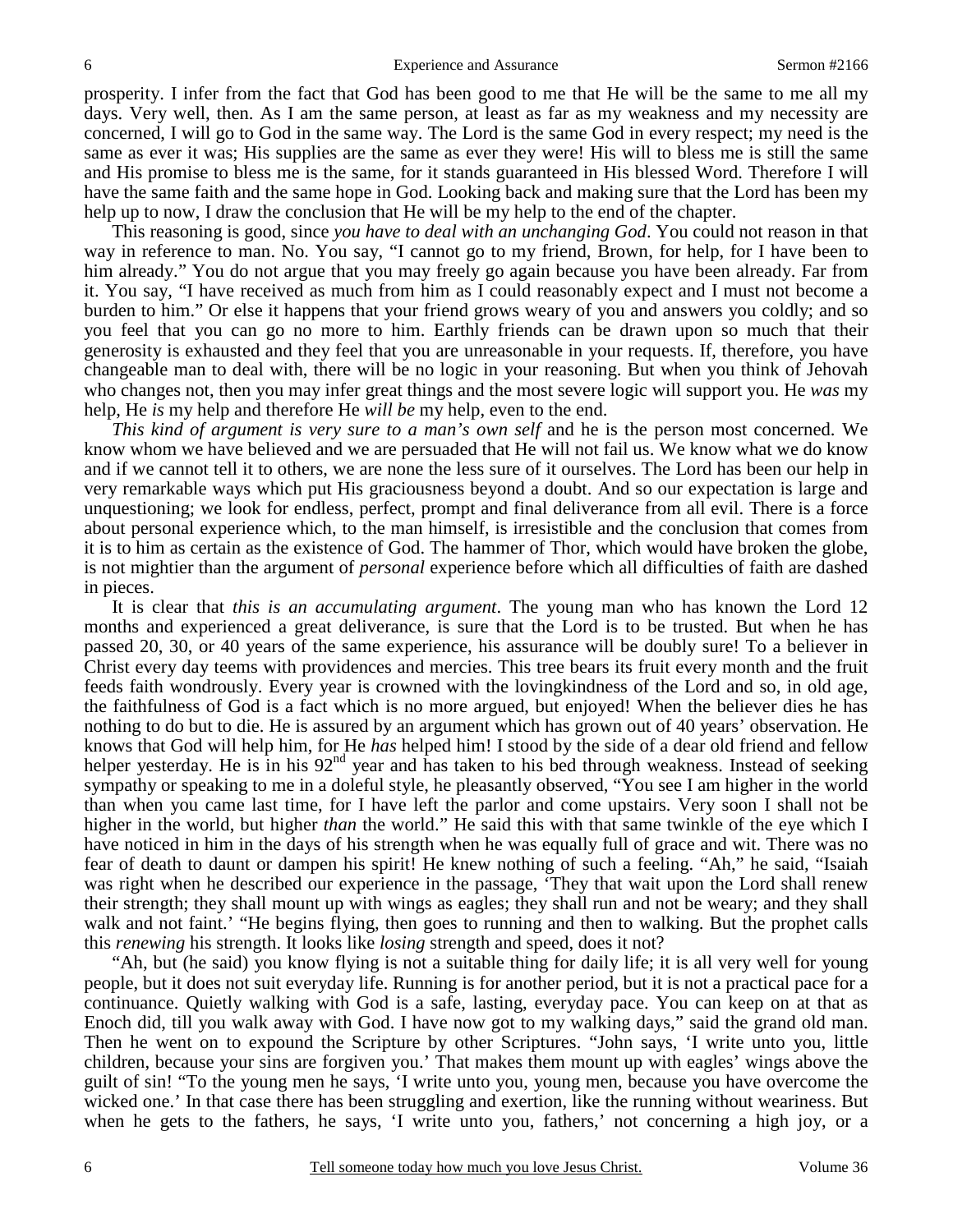successful struggle, but 'because you have known Him that is from the beginning.' That is a walking, quiet, solid knowledge and it is the best of all." What a happy talk we had! We were two merry men sitting on the brink of Jordan communing together with happy hearts; he of 92 talking to me concerning all the way whereby the Lord had led us both since we knew each other these 34 years and more! Oh, yes, it is a blessed, blessed thing to grow in grace as we grow in years and to increase our argument for faith as we increase our experience!

*That argument will remain unchanged in death*. When the earth shall rock, the stars shall fall and the heavens shall be rolled up by the hand of God like a worn-out vesture. When the Great White throne shall be seen and the sentence of the righteous Judge shall be heard, our confidence will still be the same; "You have been my help, and nothing shall separate me from Your love"!

**III.** Lastly, and somewhat briefly, ASSURANCE. Here comes the richest cluster which grows out of our subject. The Psalmist says, "Therefore in the shadow of Your wings will I rejoice."

 Here is, first, *contented assurance*. David does not say, "I am in trouble and I must get out of it somehow and therefore I must sin rather than fall under the hand of the enemy." No, he is quiet and patient. He does not make haste and demand immediate deliverance; he quietly waits the Lord's time and rests under the all-covering wings. You hear no loud outcries from him; as of one struggling against fate. The children of God, like sheep, are dumb before their shearers. David, grateful for past help, holds himself still, and happily awaits the purpose of the Lord. He manifests no fear, no fret, no hurry, no worry. Neither does he cast his eyes towards man. "*You have* been my help," he says; and he looks that way. "My soul, wait you only upon God, for my expectation is from Him." But where is Joab? Where are the three mighties? Where are all the royal bodyguard? The enemy is cruel and thirsting for blood; does David piteously beseech his watchmen to keep well their ward? No, he is calm and peaceful and sweetly says, "You have been my help; therefore in the shadow of Your wings will I rejoice."

 David exhibited a very *patient assurance*. He likened himself to a young eagle beneath the mighty wings of its mother; "In the shadow of Your wings will I rejoice." You thought he would have said, "You will drive Your mighty talons into my adversaries and tear them to pieces." Or, "You will strike them as an eagle destroys its prey." No, he is not eager for the Lord to act; he is biding his time; no, waiting on the Lord's time. He is quite content to be under His wings. What the great eagle may do, he leaves to the future while he nestles down in perfect quietness. May God give us patience always to possess our souls in Him! It is not ours to hasten the divine vengeance, or to wish for a personal triumph. It is ours to feel the bliss of safety in nearness to God.

 Note, next, that it is *the assurance of faith*. "Because You have been my help, therefore"—what? "In the light of Your countenance I will rejoice"? No; he had, then, but little light; he was "in the shadow." The wilderness cut him off from beholding God in the sanctuary. If you cannot see the face of God, His shadow may give you peace. Lord, I will pray to You to lift up the light of Your countenance upon me, but if You continue to hide Yourself, I will still trust You, and be sure that You are the same God of grace. Knowing that Your shadow is full of defense for me, I will rejoice therein.

 Notice also, it is *continued assurance*. We read not, in the shadow of Your wings have I rejoiced, but "I *will* rejoice." He is rejoicing and means to go on rejoicing! His joy no man takes from him. He will rejoice so long as he has a God to rejoice in.

7 The best of all is this *is rejoicing assurance*. The text does not say, "Because You have been my help, therefore in the shadow of Your wings will I *trust*," but, "in the shadow of your wings *will I rejoice*." That is going further than silent submission or humble trust. David is in the dark, but, like the nightingale, he sings in it! When the Lord seems to hide Himself, the soul remembers what the Lord was and resolves to be glad in Him as He was seen before. David lamented for Absalom, but he rejoiced in God! He rejoiced that the wings of the Lord safely preserved him and though they cast a shadow over him he would rejoice in the shadow as the evidence that the wings were really there! O child of God, rejoice in the Lord in the dark! There is no honor to you in rejoicing when everything goes well with you; your faith wins credit if it leads you to rejoice in God when everything runs counter to your comfort. I may be speaking to some dear brother who, in his business, finds things going very cross and the current of his affairs sets strongly in the wrong direction. Now is the time to show the difference between the joy of the spiritual life and that which merely comes of the natural life. Rejoice in God and prove that your joy flows from the upper springs. "Rejoice in the Lord always and again I say, Rejoice."